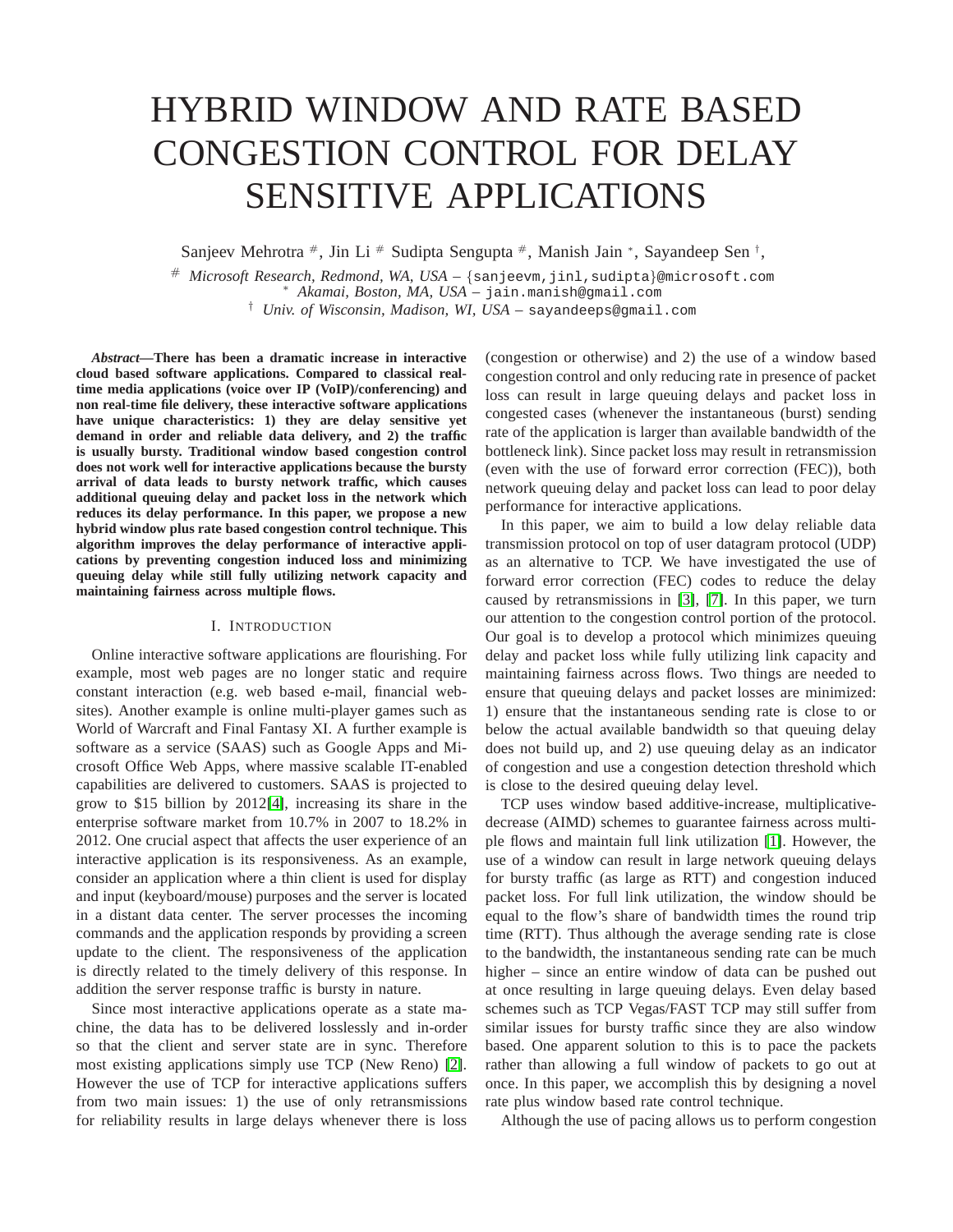detection by looking at queuing delay with a congestion detection threshold which is less than RTT, the use of a low threshold can result in link under-utilization. It is known that if TCP New Reno is used on high bandwidth-delay product (BDP) networks, then if the buffers are smaller than BDP, the link is not fully utilized since the congestion detection threshold – which for TCP New Reno is the buffer size since only loss implies congestion – is smaller than the BDP. Many solutions have been proposed to improve link utilization such as [\[6\]](#page-4-5), [\[9\]](#page-4-6), [\[8\]](#page-4-7) using faster ramp-up. Our issue is similar since we use a desired queuing delay (smaller than BDP) as the congestion detection threshold. Thus our solution adopts a similar strategy.

In this paper, we present a novel congestion control technique using a hybrid rate plus window based rate control to minimize queuing delay and packet loss. It uses AIMD to guarantee fairness across multiple flows but uses fast ramp-up and graceful back-off to prevent link underutilization caused by lower congestion detection thresholds. The use of pacing and lower congestion detection thresholds allows us to control queuing delay to desired levels. Also since our congestion detection thresholds are less than RTT – and thus with very high probability less than buffer sizes – we can ignore packet losses which are not accompanied by a delay increase. This improves the performance of our protocol on links with random losses, such as wireless links.

## II. CONGESTION CONTROL PROTOCOL

The goal of a congestion control protocol is to control the transmission rate so that packets suffer minimal network queuing delay and loss caused by congestion while sustaining throughput close to the available network bandwidth and ensure fair sharing of network resources. Most congestion control protocols use an additive-increase multiplicative-decrease (AIMD) scheme to adjust the transmission rate  $(R)$  or window  $(W)$  at the *n*th time instant using

$$
W_{n+1} = \begin{cases} W_n + \alpha & \text{if no congestion} \\ W_n(1 - \beta) & \text{if congestion} \end{cases}
$$
 (1)

The details of any AIMD scheme is in its definitions of congestion,  $\alpha$  (amount to increase), and  $\beta$  (amount to decrease). Congestion is defined in terms of loss, delay, and explicit congestion notification signals (if present). Since AIMD control schemes guarantee fairness regardless of network state [\[1\]](#page-4-4), we use it as the base of our protocol. However, as opposed to a congestion control strategy used for large file transfers (e.g. TCP) which attempts to maximize throughput, the congestion control strategy employed in our protocol has to be sensitive to delay (minimize network queuing delay and packet loss).

Based on our requirements, the key characteristics of our protocol are: 1) hybrid rate plus window based rate control technique (to minimize queuing delay and packet loss), 2) fast ramp-up / graceful back-off (to prevent link under-utilization), 3) using AIMD (to provide fairness), and 4) delay based congestion detection (to achieve any desirable queuing delay level). The amount of ramp-up (additive-increase) and back-off



<span id="page-1-0"></span>(a) (b) Fig. 1. TCP ramp-up curve behavior with the zones superimposed: (a) TCP congestion control in [\[6\]](#page-4-5), and (b) Proposed congestion control.

(multiplicative-decrease) uses queuing delay as an indicator of level of congestion and is inspired by the work in [\[6\]](#page-4-5) which shows that a convex ramp-up curve as in Fig. [1](#page-1-0) is optimal.

Our protocol operates on epochs of length  $L$  which are defined to be units of time equal to the estimated round trip propagation time (the minimum RTT seen so far). At the end of each epoch, the epoch length is updated, the congestion level is classified into one of three zones as described in Sec. [II-A,](#page-1-1) and the the transmission rate is updated as described in Sec. [II-B.](#page-2-0) Rate control is performed as described in Sec. [II-C.](#page-2-1)

# <span id="page-1-1"></span>*A. Congestion Level Zone Classification*

Instead of simply defining congestion as a binary event (congestion or no congestion), we use a continuous definition of congestion level using both packet loss and queuing delay. We first estimate the queuing delay ( $\delta_{avg}$ ) as the average of relative one-way delay (ROWD) measurements of all packets which have been acknowledged in the previous epoch. The ROWD is computed as  $ROWD = OWD - OWD_{min}$ , where  $OWD$  is the actual one-way delay computed as the received time using the receiver's clock minus the sent time using the sender's clock.  $OWD_{min}$  is the minimum  $OWD$  seen so far. Although  $OWD$  is sensitive to clock offset,  $ROWD$  is not since  $OWD_{min}$  is an estimate of the propagation delay plus the clock offset. To prevent ROWD measurements from being sensitive to clock drift (where one clock is running faster than the other),  $OWD_{min}$  can be taken to be the minimum over some window of measurements rather than the actual minimum. We then classify the congestion level into one of the following three zones.

- **Zone 1:** OWD trend is non-increasing and average queuing delay is less than some threshold  $(\delta_{avg} \leq d_1)$ .
- **Zone 2:** OWD trend is non-increasing, no packet is lost, and  $d_1 < \delta_{avg} \leq d_2$ , for  $d_2 > d_1$ .
- **Zone 3:** OWD trend is increasing,  $\delta_{avg} > d_2$ , or packet loss is accompanied by a delay increase  $(\delta_{avg} > d_1)$ .

To compute the OWD trend, we use the method developed in [\[5\]](#page-4-8). If packets are being properly paced, an increasing OWD trend means buffers are building up and thus implies congestion. The use of delay in determining congestion level is a commonly used technique. However, our classification of congestion level into three zones is unique, as is the use of OWD trend as an additional indicator of congestion.

The zone classification has an intuitive explanation. Ideally, we would always like to stay in Zone 2 (the zone which gives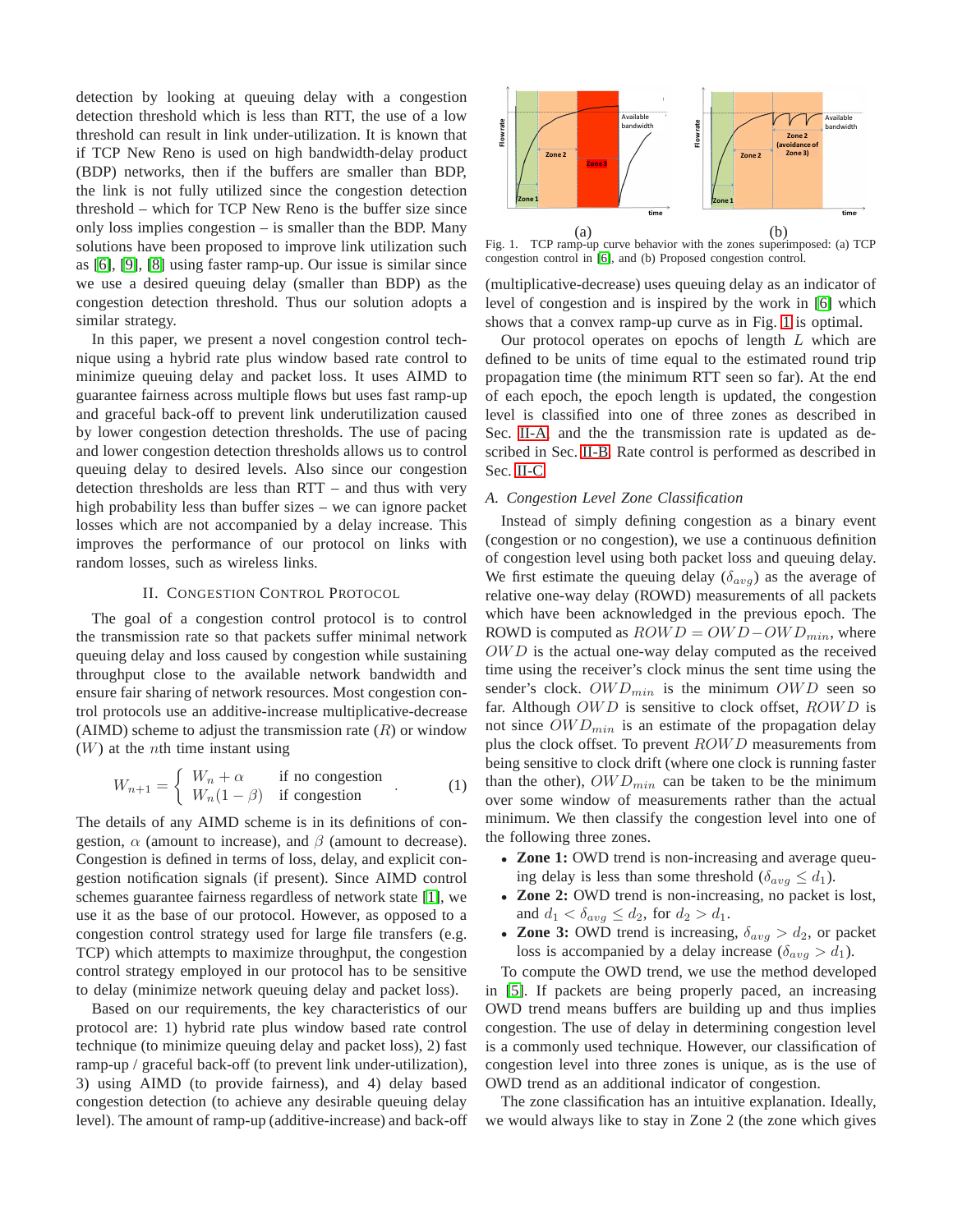

<span id="page-2-2"></span>Fig. 2. Rate update based on zone (showing window change  $\Delta R = R_{n+1}$  –  $R_n$ ). Two curves are shown - one is for non-increasing delay trend, other is for zone 3 with increasing delay trend. In the figure, "b" stands for  $\beta$  and "a" stands for  $\alpha$ .

the tolerable queuing delay) and thus the typical queuing delay seen is between  $d_1$  and  $d_2$ . Going to Zone 1 results in a queuing delay below what we want and lower link utilization. Zone 3 results in higher queuing delay and probability of congestion induced loss. Thus delays larger than  $d_2$  will only be seen when new flows enter. By appropriately choosing  $d_1$  and  $d_2$  and accounting for typical propagation delay seen on the link, the end-to-end delay due to the network can be controlled. We illustrate the three zones by superposing them on a typical (unmodified) TCP-Illinois flow bandwidth rampup curve (Fig. [1\(](#page-1-0)a)). Our modifications attempt to avoid Zone 3 and are shown in Fig. [1\(](#page-1-0)b).

Note that we do not back off due to packet loss unless it is accompanied by a delay increase. This allows us to not be as sensitive to random losses, such as caused by wireless links.

## <span id="page-2-0"></span>*B. Rate Update*

At the end of every epoch, the transmission rate  $(R)$  and window  $(W)$  are updated based on the congestion classification. Instead of updating the window, the transmission rate is directly updated using

$$
R_{n+1} = \begin{cases} R_n + \alpha & \text{if} \text{ Zone} = \text{Zone} \ 1\\ R_n(1 - \beta) & \text{if} \text{ Zone} = \text{Zone} \ 2 \text{ or } \text{Zone} \ 3 \end{cases}, \quad (2)
$$

$$
\alpha = \begin{cases} \alpha_{max} & \text{if } \delta_{avg} \le d_0 \\ \frac{\alpha_{min} \alpha_{max}(d_1 - d_0)}{\alpha_{max}(\delta_{avg} - d_0) + \alpha_{min}(d_1 - \delta_{avg})} & \text{else} \end{cases} , (3)
$$

$$
\beta = \begin{cases}\n\beta_{min} + \frac{\beta_{mid} - \beta_{min}}{d_2 - d_1} (\delta_{avg} - d_1) & \text{if} \text{ Zone = Zone2,} \\
\beta_{min} + \frac{\beta_{max} - \beta_{mid}}{d_3 - d_2} (\delta_{avg} - d_2) & \text{OWD non-increasing} \\
\beta_{min} + \frac{\beta_{max} - \beta_{min}}{d_3} \delta_{avg} & \text{if} \text{OWD increasing} \\
\beta_{max} & \text{if} \text{OWD increasing} \delta_{avg} \le d_3, \\
\beta_{max} & \text{if} \delta_{avg} > d_3\n\end{cases}
$$
\n(4)

 $\alpha = \alpha_{max}$  for  $\delta_{avg} \le d_0$  and decays to  $\alpha = \alpha_{min}$  by the Zone 1 boundary  $d_1$ . The above  $\beta$  is used in case of no packet loss.  $\beta_{min}$ ,  $\beta_{mid}$ , and  $\beta_{max}$  are used to control the shape of the  $\beta$ curve.  $\beta$  goes from  $\beta_{min}$  to  $\beta_{mid}$  during Zone 2, and then up to  $\beta_{max}$  in Zone 3 if the delay trend is non-increasing. If the delay trend is increasing, then it is assumed to be a sign of congestion and  $\beta$  linearly increases as a function of delay up to  $\beta_{max}$  regardless of queuing delay. For cases where packet loss is encountered and  $\delta_{avg} > d_1$ ,  $\beta = \beta_{max}$ .

This rate update is illustrated in Fig. [2](#page-2-2) for both cases when delay trend is increasing and when it is non-increasing. In Fig. [1\(](#page-1-0)b), we show how our modification avoids the original sharp drop in sending rate in Zone 3 and how the new ramp-up curve looks. Instead of increasing in Zone 2, we decrease the rate in Zone 2, but not as aggressively as in Zone 3. The rate update has the property of fast ramp up / graceful back-off (since it is inspired by the work in [\[6\]](#page-4-5)) and fairness across multiple flows (since it is AIMD). The fast ramp-up prevents link under-utilization which can occur if the thresholds  $d_1$  and  $d_2$  in Sec. [II-A](#page-1-1) are smaller than RTT.

## <span id="page-2-1"></span>*C. Window vs. rate based congestion control*

TCP uses window based congestion control, in which the window size defines the maximum number of bits that can be outstanding. The protocol is allowed to transmit a packet so long as the number of outstanding bits (call it  $F$ ) is less than the window size  $(W)$ . The outstanding bit count increases whenever a new packet is sent and reduces once the packet is acknowledged (ACK) or once the packet times out (NACK). However, in media streaming applications, rate based congestion control is frequently used. In such applications, the application controls the transmission rate directly. The sender is allowed to send packets at the rate of R bits/second, regardless of the outstanding bit count.

The main advantage of window based congestion control is its self-clocking behavior since the sender is not able to increase the sending rate too fast if packets are suffering a large queuing delay (since the outstanding bit count only reduces on ACK or NACK). Window based congestion control can send out a burst of packets for bursty applications. Although for small bursts this can result in packets potentially having a lower end-to-end delay since they do not incur pacing delay, for a large burst of packets, some packets can experience a large queuing delay and even packet loss since the instantaneous sending rate can be much larger than the average. In our congestion level classification, this can occur if the thresholds  $d_1$  and  $d_2$  are smaller than the RTT.

Thus in our protocol, we further combine window based congestion control with a rate based congestion control scheme. That is, we use a window to control the maximum number of outstanding bits, but also control the rate at which packets can enter the network using a transmission rate. The transmission rate  $R$  (in bits/sec) is the quantity which is directly adjusted based on congestion signals and a window of size  $W = RL$  (in bits) is used to control the maximum number of outstanding bits, where  $L$  is the epoch length.

In a pure rate based scheme, if we send a packet of size  $P$ bits, then with a transmission rate of  $R$ , we are only allowed to send the next packet after  $P/R$  seconds. In a pure window based scheme, we are allowed to send immediately so long as  $F \lt W$ . In our scheme, we want to pace the packets but at the same time not exceed the window and thus use a joint scheme. Suppose packet *l* of size  $P_l$  bits is sent at time  $t = T_l$ , then we are allowed to send the next packet  $(l+1)$  of size  $P_{l+1}$  at time t so long as  $t > T_l + \gamma P_l/R$  and if  $F < W$ , where  $\gamma \in [0.0, 1.0]$ is the pacing factor. When  $\gamma = 1.0$ , the congestion control is fully paced and is a joint rate based control with a window.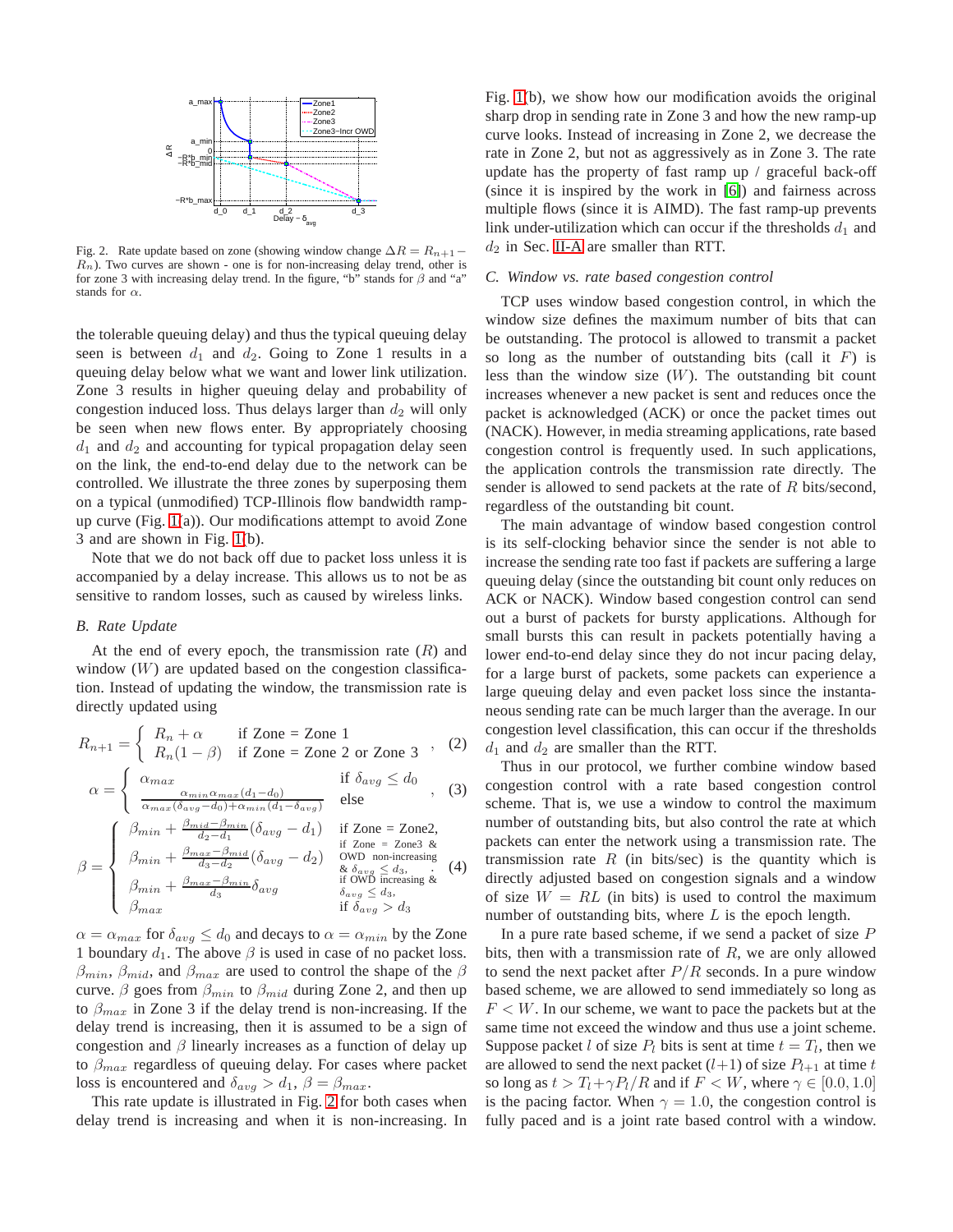<span id="page-3-0"></span>



Fig. 4. Results using our protocol (single flow), (a) Queuing delay ( $\delta_{avg}$ ) (b) Transmission rate  $(R)$ .

<span id="page-3-1"></span>

<span id="page-3-3"></span><span id="page-3-2"></span>Fig. 6. Application bitrate (a) Using our protocol (b) Using TCP New Reno.

If  $\gamma = 0.0$ , it reverts to the simple window based rate control as in TCP. Once a packet is sent at time  $t$ , the number of outstanding bits updates as  $F \leftarrow F + P_{l+1}$  and the last sent time is updated  $T_{l+1} = t$ . Upon ACK or NACK (timeout) of packet m, the outstanding bit count is reduced,  $F \leftarrow F - P_m$ .

# III. EXPERIMENTAL RESULTS

In this section, we evaluate the performance of our congestion control protocol using the ns-2 network simulator. We construct a standard multi-hop dumbbell topology as shown in Fig. [3,](#page-3-0) where the middle link is the bottleneck link. The bottleneck link has a capacity  $C$ , delay  $D$ , a queue with buffer size  $Q$ , and potentially a loss rate of  $L$ . The queue at the bottleneck link is a droptail queue. There are  $N$  sources  $S_i$ with corresponding receivers  $R_i$ .

The source is assumed to be one which can generate periodic bursts of up to  $P$  packets with a gap of  $G$  seconds giving a source rate of S. It is assumed to have a rate control module which operates as follows. The source generates packets and puts them into a buffer of size  $B$ . This buffer empties packets once they are sequentially decodable (the packet and all previous packets have been acknowledged). The source uses this buffer to perform rate control by simply checking if the buffer is full. For every burst, the source only generates packets which can fit into this buffer without overflowing. This

<span id="page-3-4"></span>

<span id="page-3-6"></span><span id="page-3-5"></span>Fig. 9. Transmission Rate when random 5% loss is present. (a) Our protocol, (b) TCP New Reno.

is a relatively simple model of a bursty source, but is good for analysis purposes (for example a source will usually not generate bursts periodically, but rather with varying intervals between bursts).

We show via evaluation that our protocol results in no packet loss and very low queuing delay when compared to traditional congestion control protocols while maintaining close to full link utilization and fairness across multiple flows. In fact the queuing delay typically stays between the desired Zone 2 thresholds (between  $d_1$  and  $d_2$ ).

For our simulations for the sources we use  $P = 15$  packets,  $G = 0.1$  seconds, which gives a maximum source rate of  $S =$ 1.2Mbps. The capacity of the bottleneck link is  $C = 1$ Mbps, with a delay of  $D = 50$ ms, and droptail queue of  $Q=50$ packets. Since  $C < S$ , the source application has to limit its sending rate due to congestion. The sender buffer size is assumed to be  $B=32$  packets, or roughly 0.23 seconds of data. For the protocol, we use  $\alpha_{min} = 800$ bps,  $\alpha_{max} = 40$ Kbps,  $\beta_{min} = 0.25$ ,  $\beta_{mid} = 0.33$ ,  $\beta_{max} = 0.5$ ,  $d_0 = 0$ ,  $d_1 = 12$ ms,  $d_2 = 24$ ms,  $d_3 = 48$ ms, and  $\gamma = 1.0$ . These parameters are found by tuning for our queuing delay requirements.

## *A. Performance and Stability of Protocol*

We first compare our congestion control protocol with TCP-New Reno. We show the overall performance of our protocol for a single network flow in Fig. [4,](#page-3-1) which includes both network queuing delay ( $\delta_{avg}$ ) and transmission rate ( $R_n$ ) over time. From Fig. [4,](#page-3-1) we see that our protocol is able to achieve a queuing delay which is always between the desired target delay of 12ms and 24ms. As soon as it gets larger than  $d_2$ , we back off and our delay reduces to zero. The loss rate is